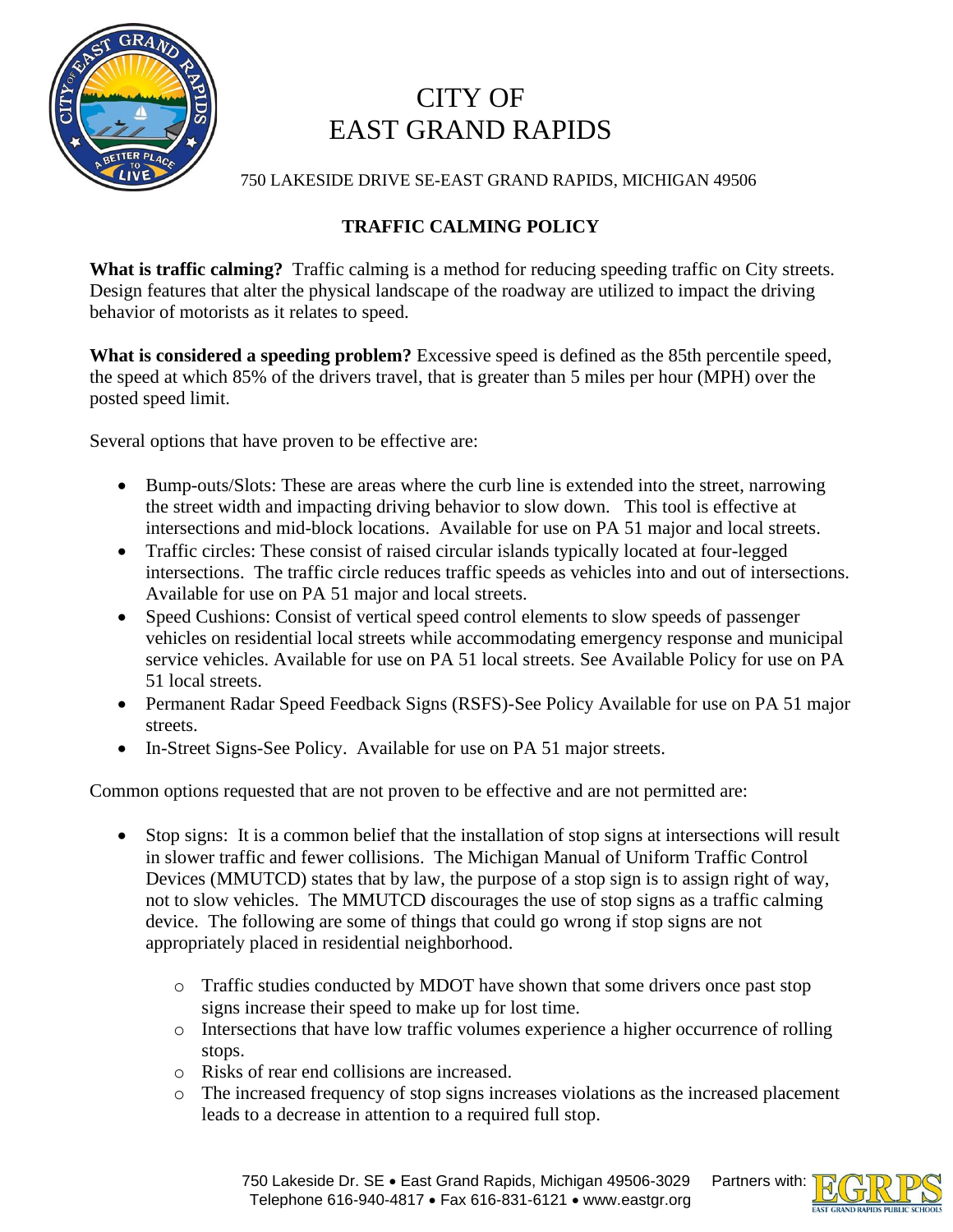• Children at Play signs: Studies have shown no evidence that these signs help to prevent accidents or reduce speeding. Installing signs is only effective if a hazard is not already obvious to the average driver. Drivers are generally aware that they are in a residential area and do not need to be notified of this fact. In addition, nearly every residential street has children living on it, therefore, nearly every street would have to be signed. These signs may also suggest to children that playing in or beside a street is acceptable and safe.

## **What is the process?**

1. Step 1: The first step with respect to speeding concerns is to contact the Department of Public Safety to initiate the Department of Public Safety Speeding Concern/Compliant Process (see below) Public Safety may initiate proceeding to Step 2. Residents may also initiate to Step 2 after completing Step 1.



East Grand Rapids Department of Public Safety 770 Lakeside Dr. SE East Grand Rapids MI 49506 Telephone: 616-949-7010 Fax: 616-940-4829

## Speeding Complaint Handling Process

1. Complaint received by phone, Comcate, email, in person etc.

a. Review recent speed studies from Engineering Department in area of concern

- b. Review any traffic crashes in area of concern
- c. Communicate findings with reporting party
- 2. Deploy speed trailer or order speed study through Engineering

a. Gather data from device placement to determine if speeding is a problem

b. Communicate data with reporting party if applicable

- 3. Request additional patrol in area of concern based on speed data
- 4. Establish directed patrols for speeding violations based on data
	- a. Directed patrol based on problem times and direction of travel
	- b. Evaluate results- ticket counts, Officer observations, traffic stops
	- c. Reevaluate all data to determine directed extension or termination

d. Communicate results with Engineering Department if speeding problem persists

- 2. Step 2: Traffic speed/volume study initiated by the Department of Public Safety (may also include concerns regarding accident history) or resident(s) after Step 1 to Department of Public Works-Engineering. Speed tube studies cannot be completed in the fall when in-street leaf pickup commences until winter maintenance has concluded in the spring due to tubes being placed in the roadway and operations damaging the tubes.
	- If the speed study results reflect that the  $85<sup>th</sup>$  percentile does not exceed 5 MPH over the posted speed limit the process concludes.
	- If the speed study results reflect that the  $85<sup>th</sup>$  percentile exceed 5 MPH over the posted speed limit, Department of Public Works-Engineering will follow up with a second speed study. If results of the second study come back where the 85<sup>th</sup> percentile does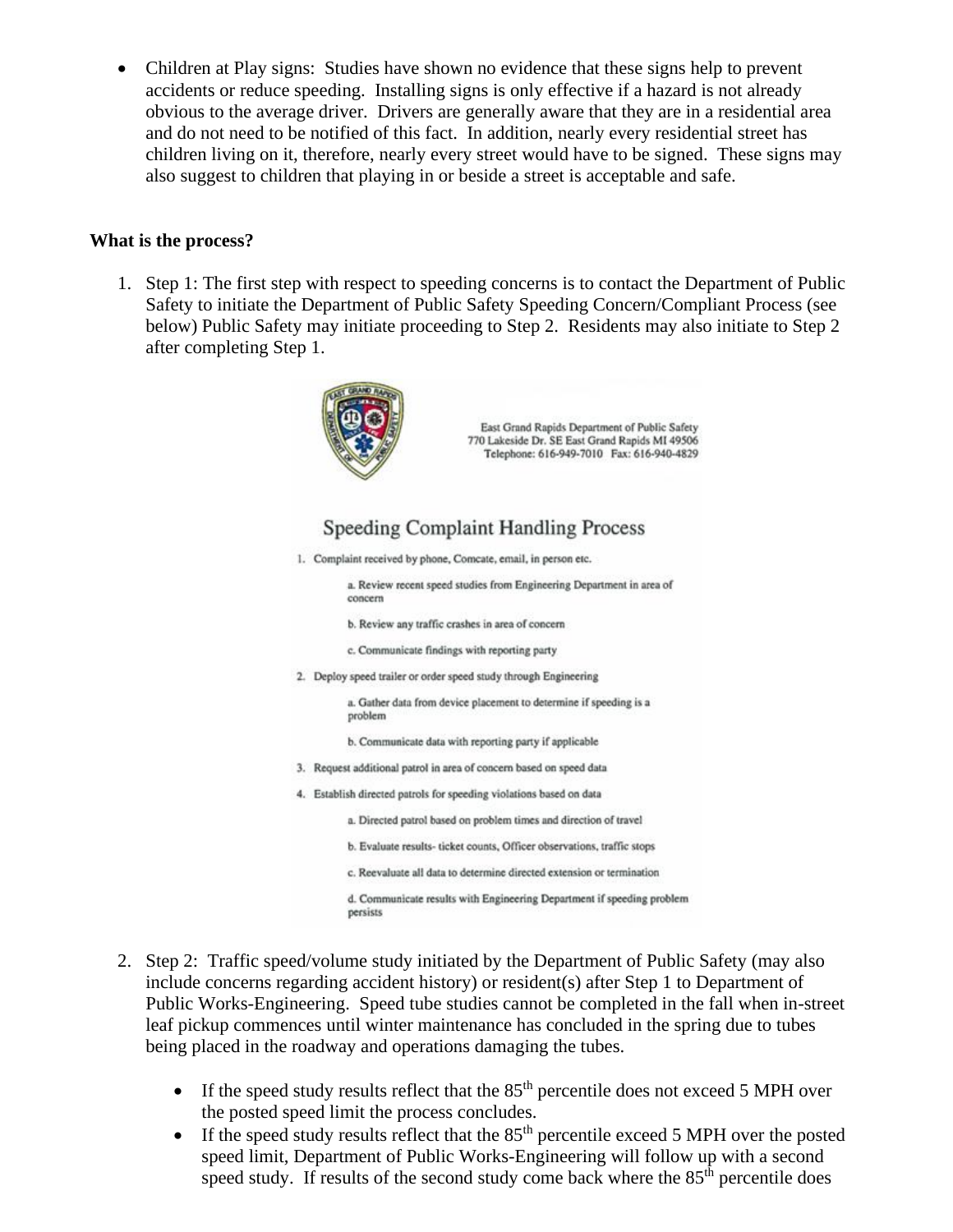not exceed 5 MPH over the posted speed, the process concludes. A period one year will be valid for successive concerns.

- If the second speed study results reflect that the  $85<sup>th</sup>$  percentile exceeds 5 MPH over the posted speed limit, Department of Public Works-Engineering will follow up with two additional speed studies within a one-year period for a total of four).
- If between the four speed studies, conducted over a one-year period, three of the four studies reflect results that the 85<sup>th</sup> percentile of speeds do not exceed 5 MPH over the posted speed limit, the process concludes. If the four speed studies during the noted time period reflect that the 85<sup>th</sup> percentile of speeds exceed 5 MPH over the posted speed, then the process moves forward to Step 3.
- All results and disposition from Step 2 will be shared by Department of Public Works Engineering to the Department of Public Safety and resident(s).
- 3. Step 3: The resident(s) that initiated the process will be provided a petition for traffic calming. Resident(s) must gather signatures and cover the street segment by block pertaining to the traffic calming request. Staff or traffic engineering consultants may require additional blocks be required with respect to the petition based on traffic engineering judgement.

Petition requirements:

- One signature per property/household regardless of home ownership.
- More than 50% of properties/households must sign the petition.

If Step 3 criteria are not completed successfully, the process concludes. If Step 3 criteria are met, the process moves to Step 4.

- 4. Step 4: City Staff and traffic engineering consultants will review traffic calming option or options. Based on estimated costs for improvements and available funds in the City budget, the process may be delayed until funds are available in the City budget through a budget amendment or subsequent budget year. If funds are not feasible due to cost, residents/property owners can petition for traffic calming improvements via special assessment. If funding is not viable and eligible alternatives are also not available, the process concludes. If funding is available, the process moved to Step 5.
- 5. Step 5: The City will provide a mailing notice with a summary of traffic calming options to the defined block(s) from the successful petition. A project ballot with comment section will be enclosed with the notice to provide an opportunity for direct feedback to the City. One ballot per property/household regardless of ownership is permitted. The notice will provide for an opportunity for questions whether it be an in-person informal open house, virtual meeting or by electronic communication/phone. The process moves directly to Step 6.
- 6. Step 6: City Staff will review responses. A high response rate is desired. The City will make two separate attempts via mailed notice with ballots to residents/properties who have not responded. In order to move to Step 7, more than 50% of the properties in the defined block(s) must respond "Yes". Failure to meet this threshold will conclude the process. A period of one-year will be valid for successive concerns.
- 7. Step 7: The Infrastructure Committee, consisting of three City Commissioners, will review the cumulative results with a summary memo prepared by City Staff. If all information is in order, the process moves to Step 8. If the Infrastructure Committee requests additional information the process will not move to Step 7 until satisfied. The Infrastructure Committee will provide a recommendation to the full City Commission with respect to Step 7.